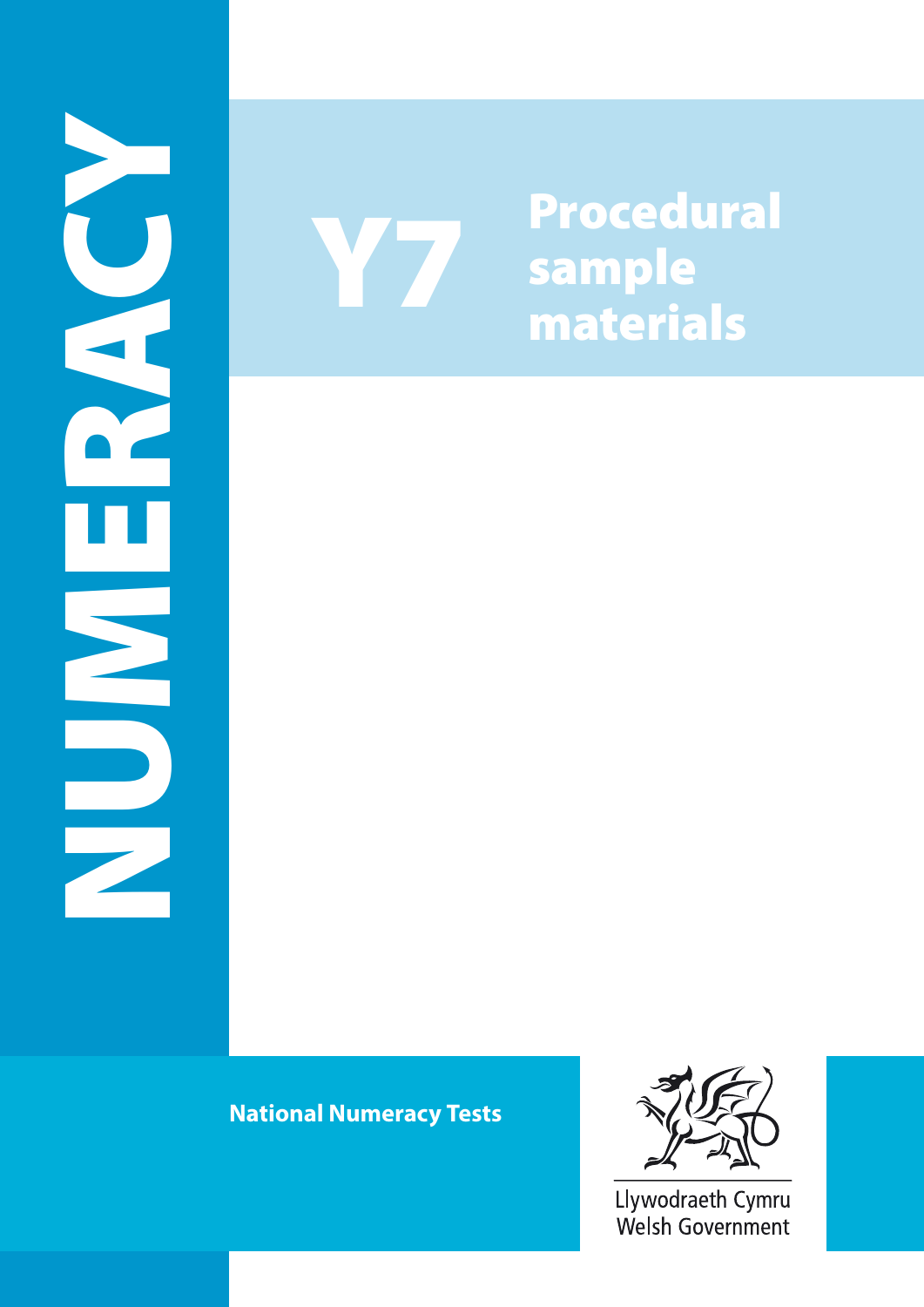# **Procedural sample materials: Guidance for teachers**

The procedural tests will be first introduced in schools in 2013. Sample items have been produced for each year group to illustrate different question types and formats for response.

The sample items are closely aligned to the numeracy framework and are representative of the anticipated level of demand. However, they are not complete papers: the number of marks within the tests next summer will range from about 28 for the lower year groups to about 36 for older learners. Each test will last 30 minutes.

#### ● *How to use the sample items*

The sample items can be printed and used for practice before the tests. Strengths and areas for improvement can then be identified and used to provide additional classroom learning and teaching activities, where appropriate.

The procedural sample items can also be used as a basis for classroom discussion, to illustrate good test techniques. These include the importance of reading the question carefully, where to write the answers, the relevance of showing working to gain partial credit, good time management and the benefits of checking answers.

Teachers may wish to support learners by discussing different approaches towards 2 mark items. For example, teachers could anonymise and photocopy a range of responses and ask learners to work in small groups to rank from 'best' to 'worst', identifying what is good about each and why.

#### ● *Marking of the sample items*

A markscheme is provided, which is typical of those to be used alongside the live tests. It is designed to be quickly and fairly applied with clear guidance on when and how partial credit should be applied. General marking guidance provides principles of marking to facilitate consistency across schools.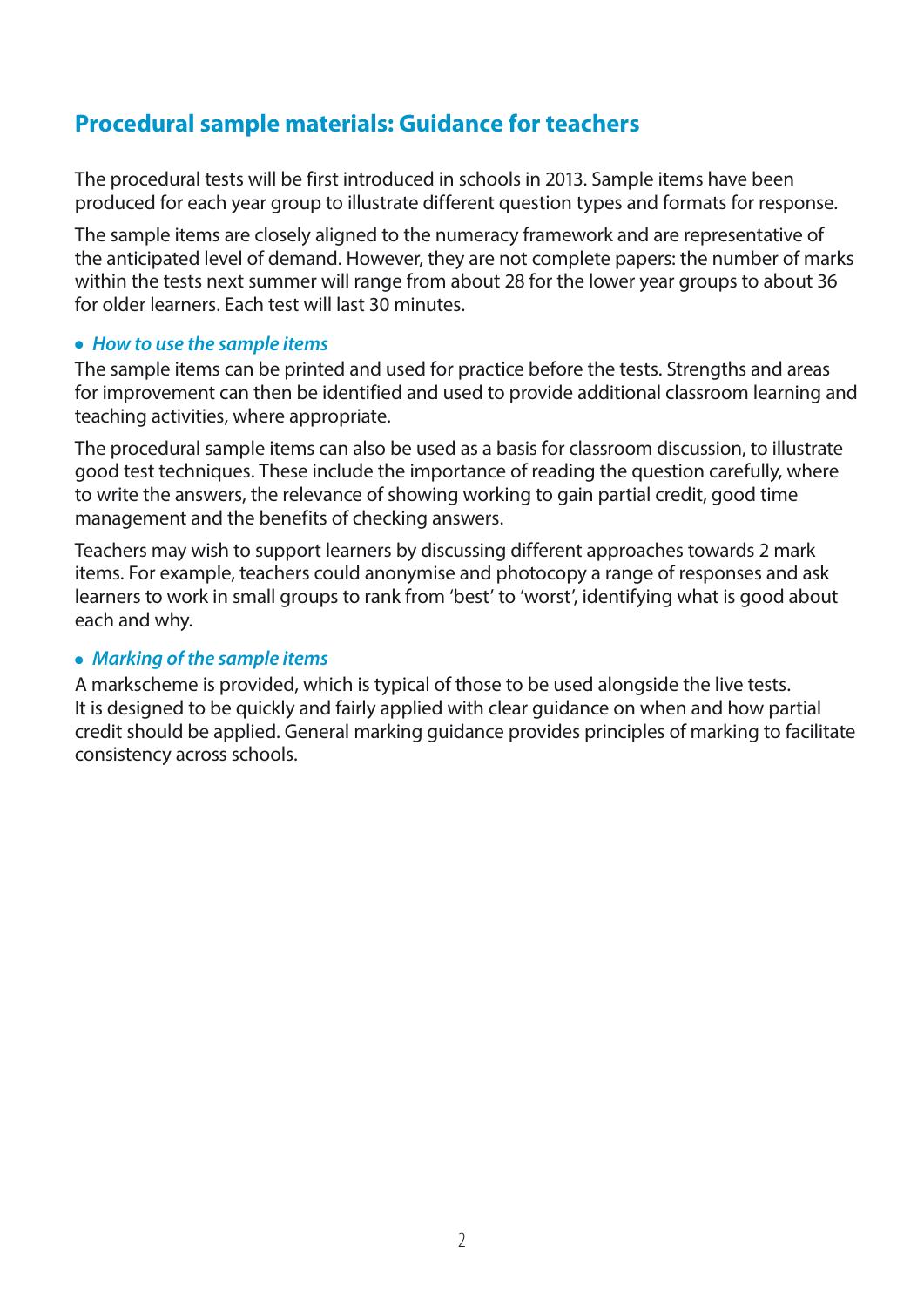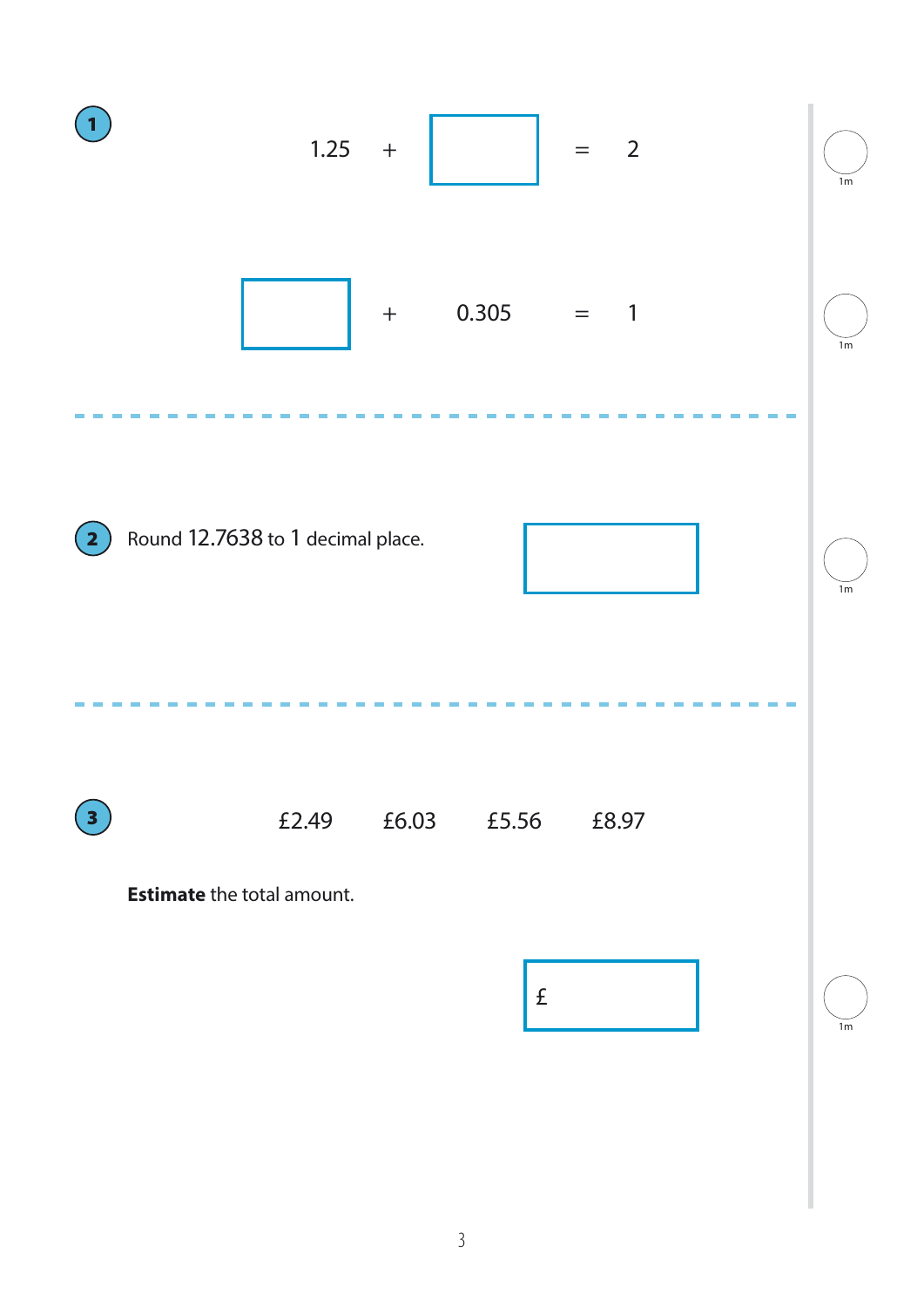# $\overline{4}$  Sort 2, 9, 12 and 16 into the diagram.

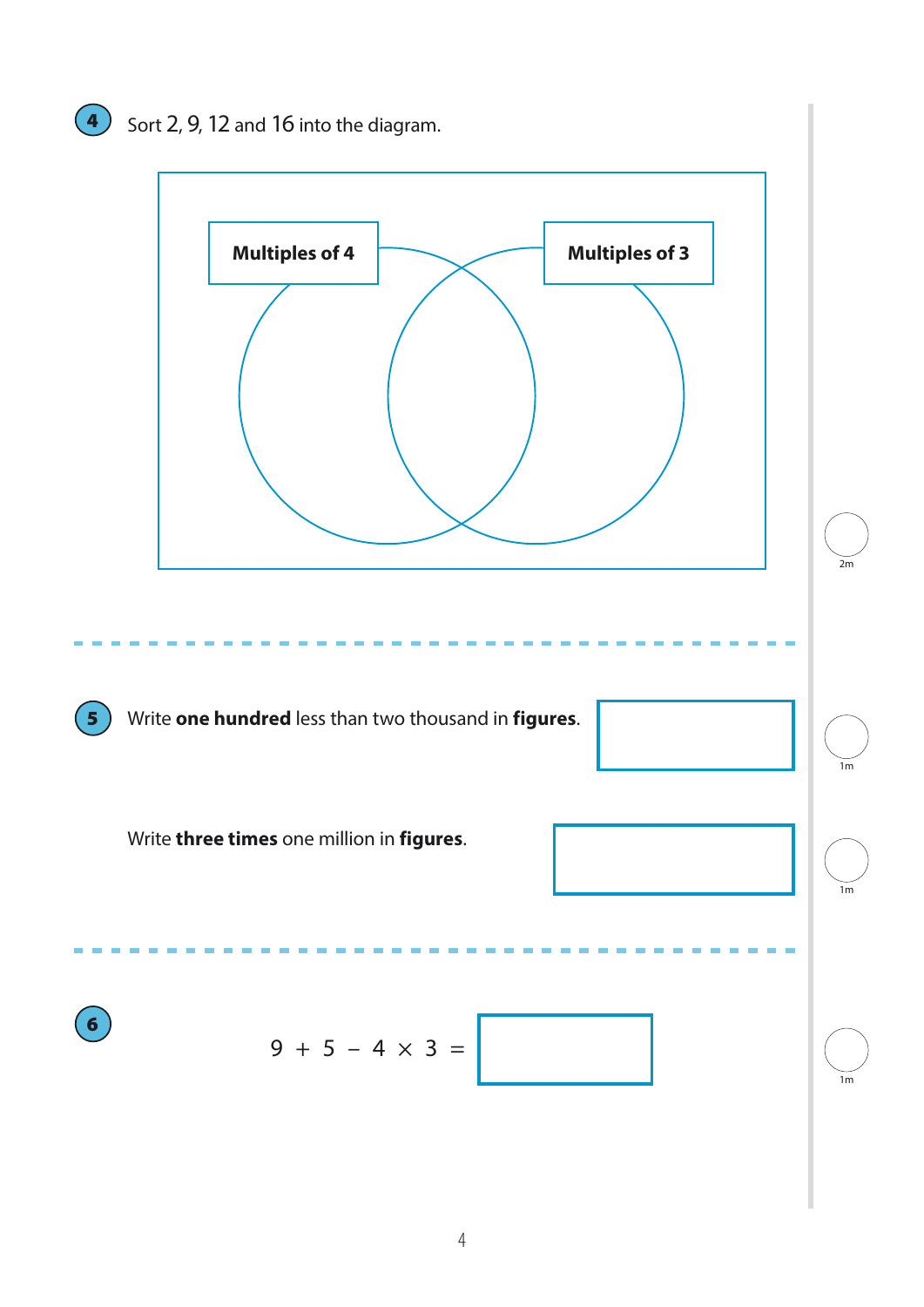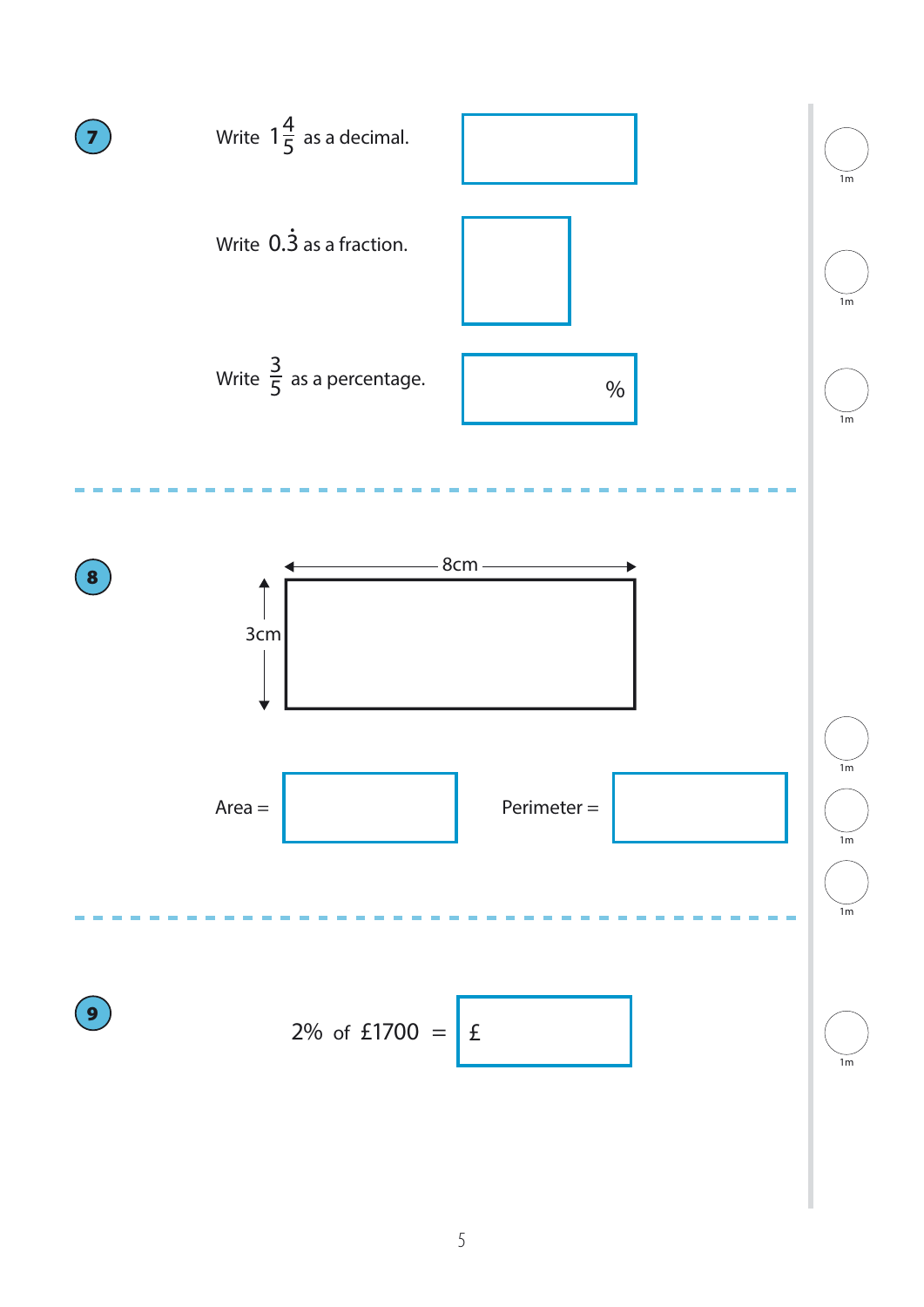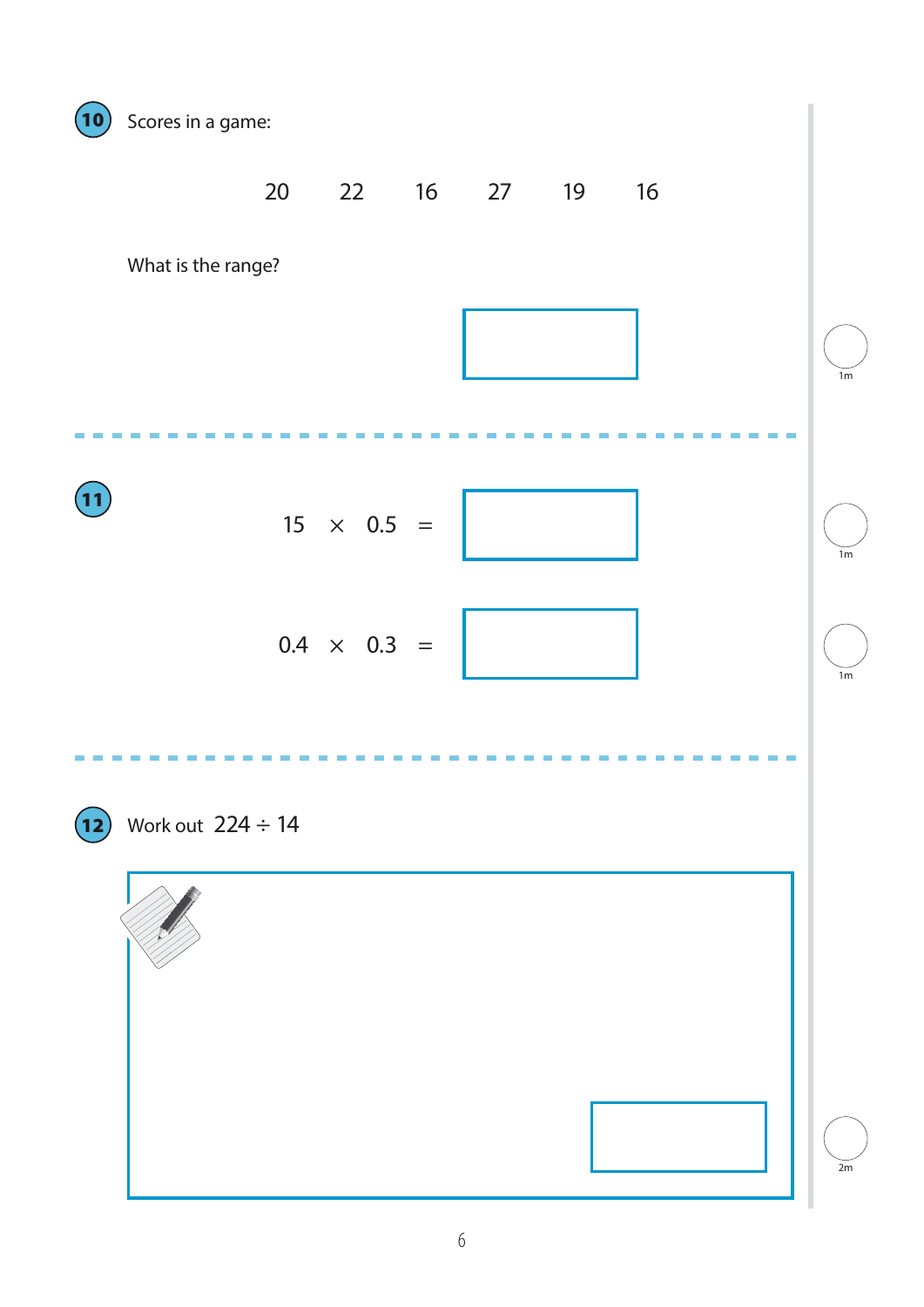# **Procedural sample materials: Marking guidance**

It is important that the tests are marked accurately. The questions and answers below help to develop a common understanding of how to mark fairly and consistently.

#### ● *Must learners use the answer boxes?*

Provided there is no ambiguity, learners can respond anywhere on the page. If there is more than one answer the one in the answer box must be marked, even if incorrect. However, if the incorrect answer is clearly because of a transcription error (e.g. 65 has been copied as 56), mark the answer shown in the working.

### ● *What if learners use a method that is not shown within the markscheme?*

The markschemes show the most common methods, but alternative approaches may deserve credit − use your best judgement. Any correct method, however idiosyncratic, is acceptable.

#### ● *Does it matter if the learner writes the answer differently from that shown in the markscheme?*

Numerically equivalent answers (e.g. eight for 8, or two quarters or 0.5 for half) should be marked as correct unless the markscheme states otherwise.

#### ● *How should I mark answers involving money?*

Money can be shown in pounds or pence, but a missing zero, e.g. £4.7, should be marked as incorrect.

#### ● *How should I mark answers involving time?*

In the real world, specific times are shown in a multiplicity of ways so accept, for example, 02:30, 2.30, half past 2, etc. Do not accept 2.3 as this is ambiguous. The same principle should be used for marking time intervals, e.g. for two and a half hours accept 2.5 but not 2.5pm.

## ● *What if the method is wrong but the answer is correct?*

Unless the markscheme states otherwise, correct responses should be marked as correct even if the working is incorrect as learners may have started again without showing their revised approach).

## ● *What if the learner has shown understanding but has misread information in the question?*

For a two (or more) mark item, if an incorrect answer arises from misreading information given in the question and the question has not become easier as a result then deduct one mark only. For example, if the 2 mark question is 86  $\times$  67 and the learner records 96  $\times$  67 then gives the answer 6432, one mark only should be given. In a one mark question, no marks can be given.

#### ● *What should I do about crossed out work?*

Working which has been crossed out and not replaced can be marked if it is still legible.

## ● *What is the difference between a numerical error and a conceptual error?*

A numerical error is one in which a slip is made, e.g. within 86  $\times$  67 the learner works out  $6 \times 7 = 54$  within an otherwise correct response. A conceptual error is a more serious misunderstanding for which no method marks are available, for example if  $86 \times 60$ is recorded as 516 rather than 5160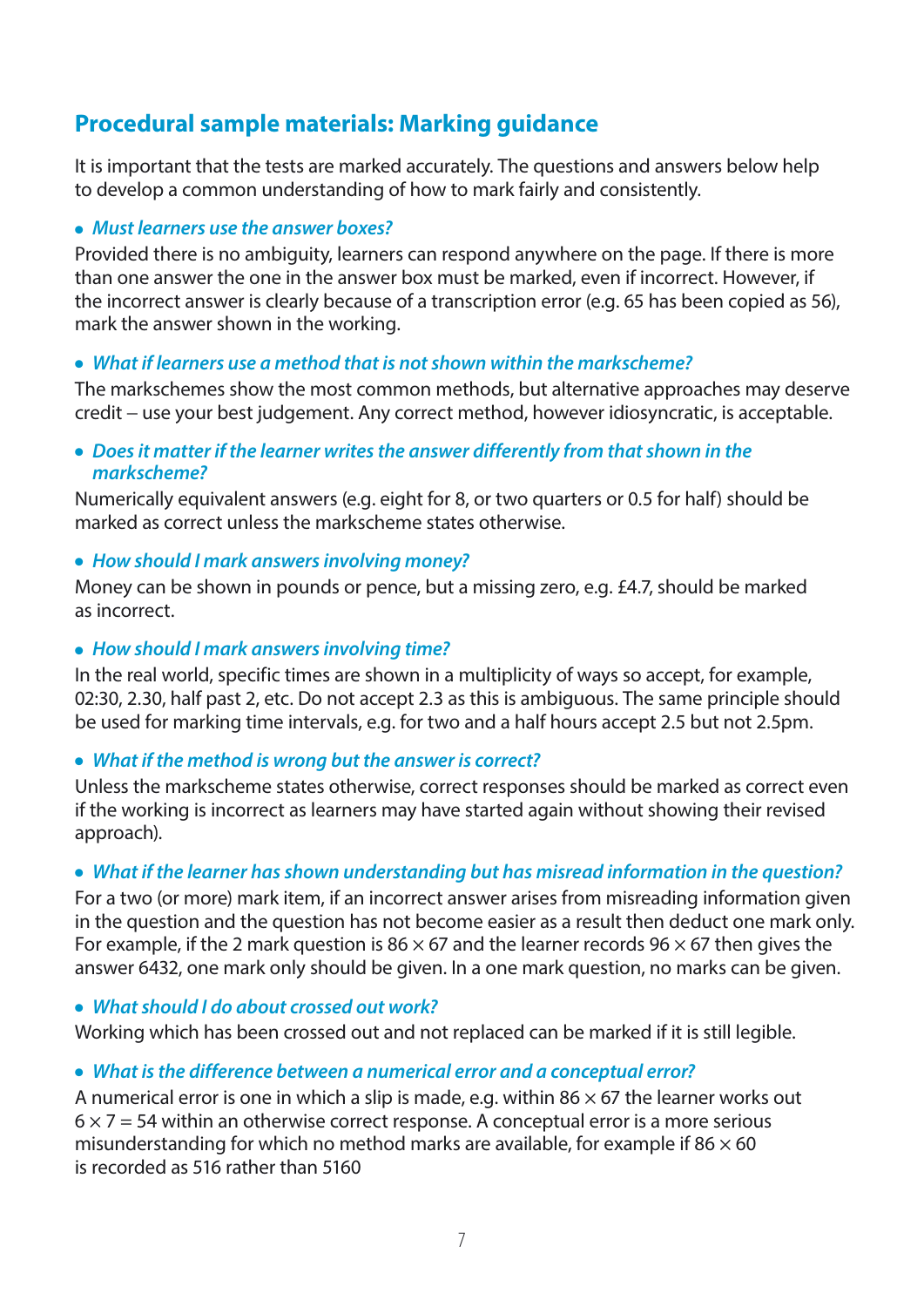| Q              | <b>Marks</b>   | <b>Answer</b>                                          | <b>Comments</b>                                       |
|----------------|----------------|--------------------------------------------------------|-------------------------------------------------------|
| 1 <sub>i</sub> | 1 <sub>m</sub> | 0.75                                                   |                                                       |
| 1ii            | 1 <sub>m</sub> | 0.695                                                  |                                                       |
| $\overline{2}$ | 1 <sub>m</sub> | 12.8                                                   | Do not accept equivalent<br>fractions or decimals     |
| 3              | 1 <sub>m</sub> | £23                                                    | Accept £22 to £24 inclusive                           |
| $\overline{4}$ | 2m             | All four correct<br>12<br>16<br>9<br>$\overline{2}$    |                                                       |
|                | Or 1m          | Any three correct                                      |                                                       |
| 5i             | 1 <sub>m</sub> | 1900                                                   | Do not accept 'one thousand<br>nine hundred' in words |
| 5ii            | 1 <sub>m</sub> | 3000000                                                | Do not accept '3 million' in<br>words                 |
| 6              | 1 <sub>m</sub> | $\overline{2}$                                         |                                                       |
| 7i             | 1 <sub>m</sub> | 1.8                                                    | Do not accept equivalent<br>fractions                 |
| 7ii            | 1 <sub>m</sub> | $\frac{1}{3}$                                          | Do not accept equivalent<br>decimals                  |
| 7iii           | 1 <sub>m</sub> | 60%                                                    |                                                       |
| 8i             | 1 <sub>m</sub> | 24                                                     |                                                       |
| 8ii            | 1 <sub>m</sub> | 22                                                     |                                                       |
| 8iii           | 1 <sub>m</sub> | Both units correct, i.e.<br>24 cm <sup>2</sup> , 22 cm | Accept unambiguous<br>alternatives, e.g. sq cm        |
| 9              | 1 <sub>m</sub> | £34                                                    |                                                       |

# **Year 7 Procedural sample materials: Markscheme**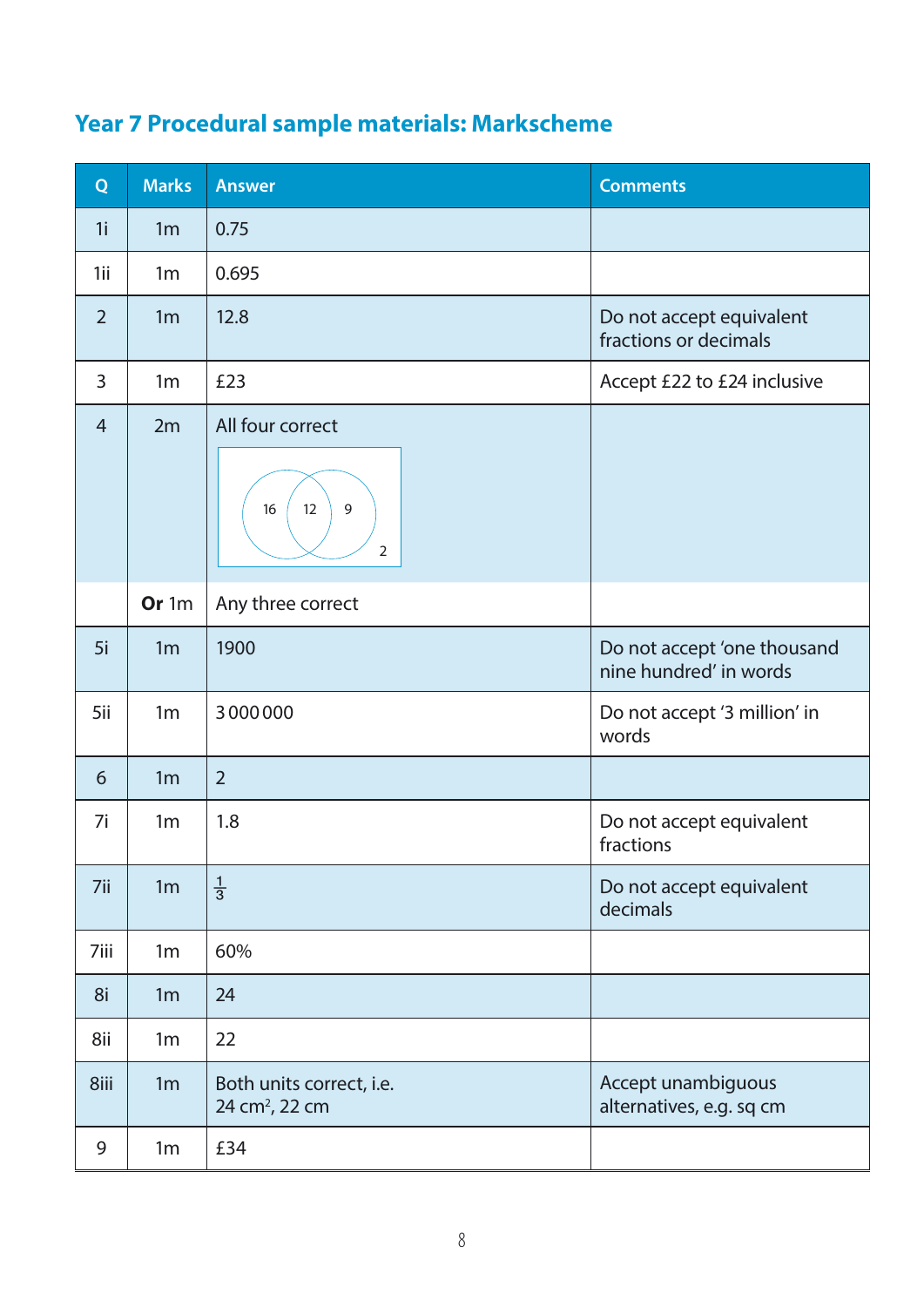| Q               | <b>Marks</b>   | <b>Answer</b>                                                              | <b>Comments</b>                                                                                                                              |
|-----------------|----------------|----------------------------------------------------------------------------|----------------------------------------------------------------------------------------------------------------------------------------------|
| 10              | 1 <sub>m</sub> | 11                                                                         | Do not accept $27 - 16$                                                                                                                      |
| 11i             | 1 <sub>m</sub> | 7.5                                                                        |                                                                                                                                              |
| 11ii            | 1 <sub>m</sub> | 0.12                                                                       |                                                                                                                                              |
| 12 <sup>2</sup> | 2m             | 16                                                                         |                                                                                                                                              |
|                 | Or 1m          | $112 \div 7$ seen<br>Or<br>Correct method with only one numerical<br>error | Example for 1m:<br>$14 \times 10 = 140$ ,<br>$14 \times 5 = 70$ ,<br>$14 \times 1 = 14$ ,<br>$140 + 70 + 14 = 224$ , so answer<br>15 (error) |